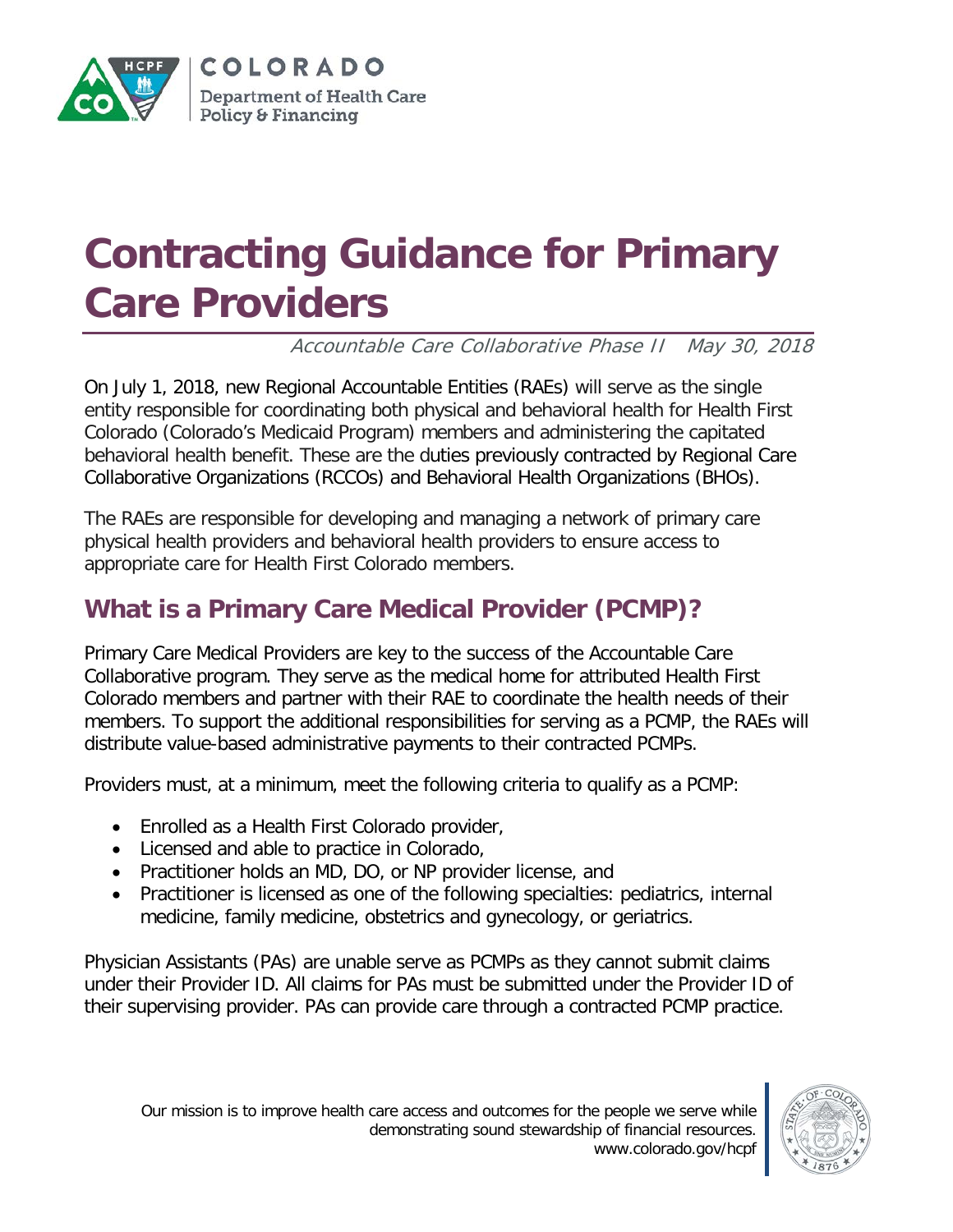## **PCMP Contracting is Separate from Revalidation through Colorado interChange**

Health First Colorado providers with a current enrollment (successfully completed revalidation through the Colorado interChange) with the fiscal agent, DXC Technology (DXC), do **not** need to make changes to their enrollment to contract with the RAE(s).

## **Changes to PCMP Contracting**

Moving forward, all primary care providers who want to serve as a PCMP **must contract directly with the RAE(s)**. The Department of Health Care Policy and Financing will no longer have a unique PCMP contract with providers.

PCMPs will contract with the RAE based on their brick and mortar location, which is identified by the unique billing ID created during provider revalidation/enrollment. Group practices with multiple locations should contract with all RAEs in which their practices are located.

Member assignment to the RAE will be based on the member's attribution to a PCMP brick and mortar location. Therefore, it is imperative that providers bill by practice site location to receive attributions. For guidance see our **Multiple Service Locations fact** [sheet.](https://www.colorado.gov/pacific/sites/default/files/Enrolling%20and%20billing%20by%20location.pdf)

#### **Changes to PCMP Payments**

Beginning July 1, 2018, RAEs will pay PCMP administrative medical home payments and incentive payments; these payments will no longer come directly from the Department of Health Care Policy and Financing (Department). **Physical Health services will continue to be reimbursed by the Department fee-for-service through the Colorado interChange.**

#### **Action Needed**

- You must be enrolled as a Health First Colorado provider. PCMP contracting is different than provider enrollment and revalidation with DXC Technology.
- [Contact your RAE](https://www.colorado.gov/hcpf/accphase2) immediately to begin contracting. PCMPs must contract with a RAE to receive attributions.
- You must bill [by practice site location](https://www.colorado.gov/pacific/sites/default/files/Enrolling%20and%20billing%20by%20location.pdf) to receive claims-based attributions.